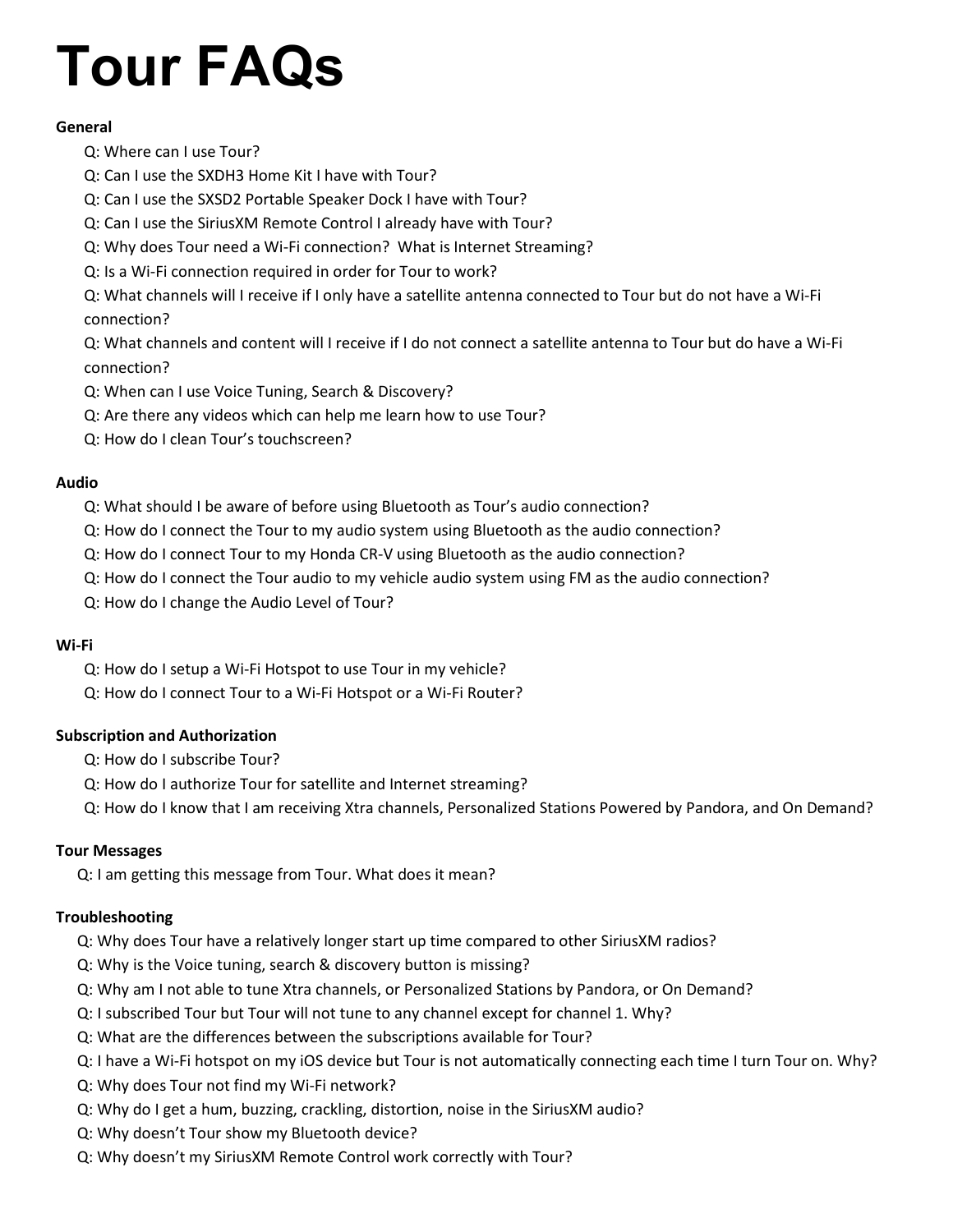- [Q: Why I can't turn Tour on with the Tour Remote Control?](#page-12-8)
- [Q: I was using the Setup Guide but didn't finish. How do I start the Setup Guide again?](#page-12-9)
- [Q: Why is the "Switch to Internet" button is being shown?](#page-13-0)
- [Q: Why is the "Switch to Satellite" button is being shown?](#page-13-1)

[Q: After I do a Factory Reset my favorites seem to be erased, but then they come back when I connect to Wi-Fi. Why?](#page-13-2)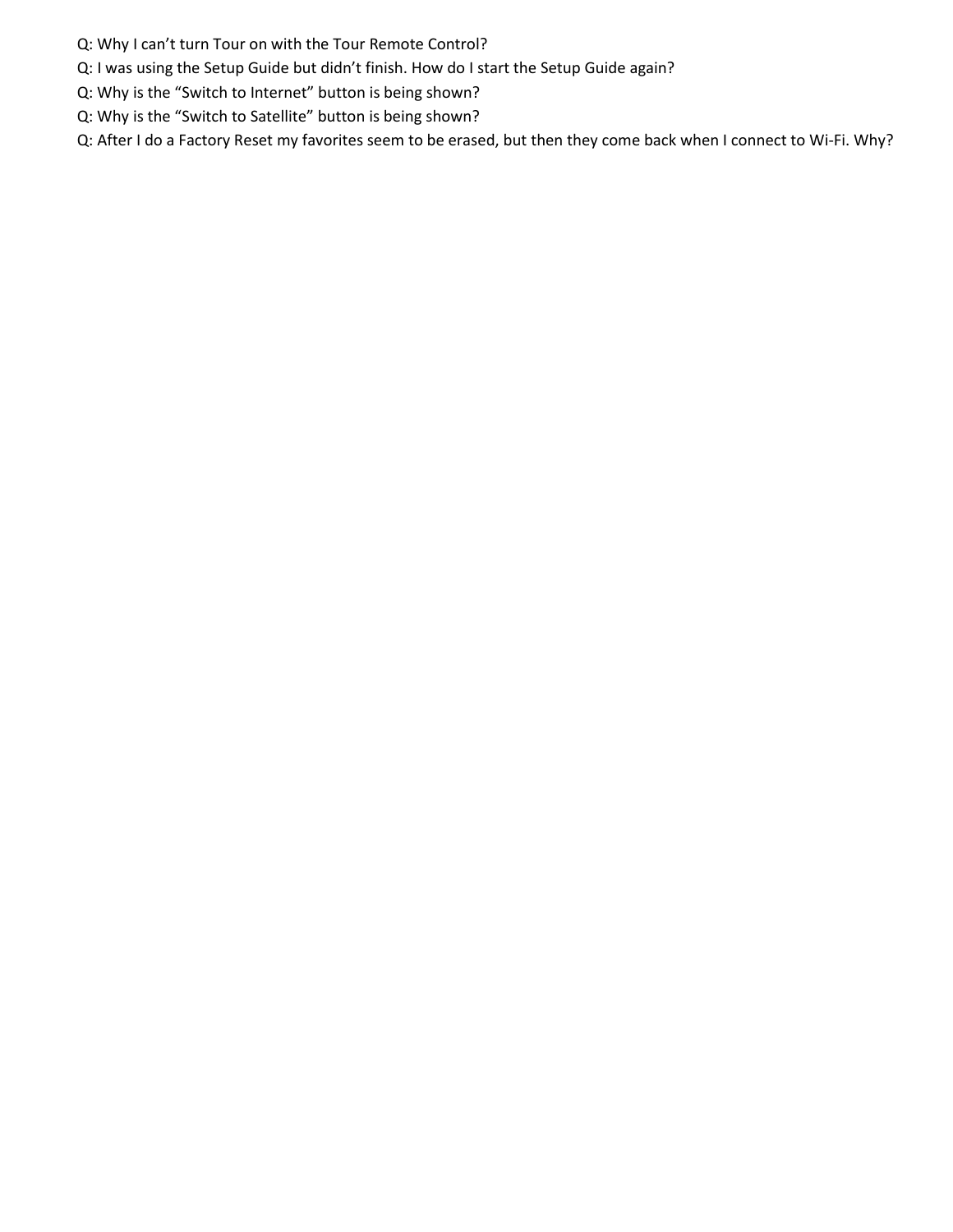#### <span id="page-2-0"></span>**Q: Where can I use Tour?**

SiriusXM Tour comes with everything you need to install and enjoy satellite radio in a vehicle. The *Power*Connect™ Vehicle Kit makes do-it-yourself installation quick and easy. It's simple to connect the cables to the color-coded *Power*Connect™ Vehicle Dock. Use Bluetooth if your vehicle's stereo system supports Bluetooth, or use the Aux In Cable, if your vehicle's stereo system has Aux In capability, or use the *Power*Connect™ FM Transmitter, if you want to listen through your vehicle's FM radio.

With compatible accessory kits (sold separately), such as the SXDH4 Home Kit (for the office also), the SXSD2 Sound System, and additional SXDV3 Vehicle Kits, you can effortlessly move Tour from a vehicle to multiple locations and enjoy satellite radio practically anywhere – at home, in the office, in another vehicle or even outdoors, such as on the patio, or at a picnic – all with a single satellite radio subscription.

# <span id="page-2-1"></span>**Q: Can I use the SXDH3 Home Kit I have with Tour?**

Yes, you can, but you will need to purchase a new more powerful Home Power Adapter for SiriusXM Tour Radio, model number SXWBR1AC5V-D. Go to **[siriusxm.com](http://siriusxm.com/)** and order it in Accessories.

Also, the Remote Control that was included in the SXDH3 Home Kit (SXIR2) is not compatible with Tour, but a Remote Control for SiriusXM Tour Radio, model number SXWBR1-D, is available from **[siriusxm.com](http://siriusxm.com/)** in Accessories.

# <span id="page-2-2"></span>**Q: Can I use the SXSD2 Portable Speaker Dock I have with Tour?**

Yes, you can. The Remote Control included with the SXSD2 Portable Speaker Dock (SXDPR1) is not compatible with Tour, but a Remote Control for SiriusXM Tour Radio, model number SXWBR1-D, is available the US from **[siriusxm.com](http://siriusxm.com/)** in Accessories.

Also note that because of the higher power consumption of Tour compared to other SiriusXM radios we recommend you use the AC Power Adapter included with the Speaker Dock. You may find that using the batteries will not give as much usage time compared to other SiriusXM radios.

# <span id="page-2-3"></span>**Q: Can I use the SiriusXM Remote Control I already have with Tour?**

No, previous SiriusXM Remote Controls are not compatible with Tour. Tour has its own Remote Control specifically designed to work with Tour. You can purchase a [SXDH4 Home Kit](https://shop.siriusxm.com/siriusxm-dock-and-play-hk-dh4) which includes a Remote Control, or purchase just the [SXWBR1-D Remote Control for Tour.](https://shop.siriusxm.com/Remote-Control-for-SiriusXM-Tour-Radio)

# <span id="page-2-4"></span>**Q: Why does Tour need a Wi-Fi connection? What is Internet Streaming?**

Internet streaming refers to SiriusXM content that is sent to Tour via the Internet, rather than via satellite. Internet streaming adds features such as Xtra channels, Personalized Stations Powered by Pandora, On Demand content, and Voice tuning, search & discovery. You will need a Wi-Fi connection to enable these features of Tour.

If you are using Tour in your vehicle, and your vehicle already has Wi-Fi, you can connect Tour to the vehicle's Wi-Fi. If you have a mobile Wi-Fi device such as a MiFi or Jetpack mobile hotspot, you can connect Tour to the mobile Wi-Fi hotspot device.

You can also use an iOS device such as an iPhone, or an Android device such as a phone, to establish a Wi-Fi hotspot and connect Tour to the Wi-Fi hotspot for Internet streaming. Note that you are responsible for any carrier data and other related fees you may incur from your carrier or service provider.

In your home or office, simply connect Tour to a Wi-Fi network for Internet streaming.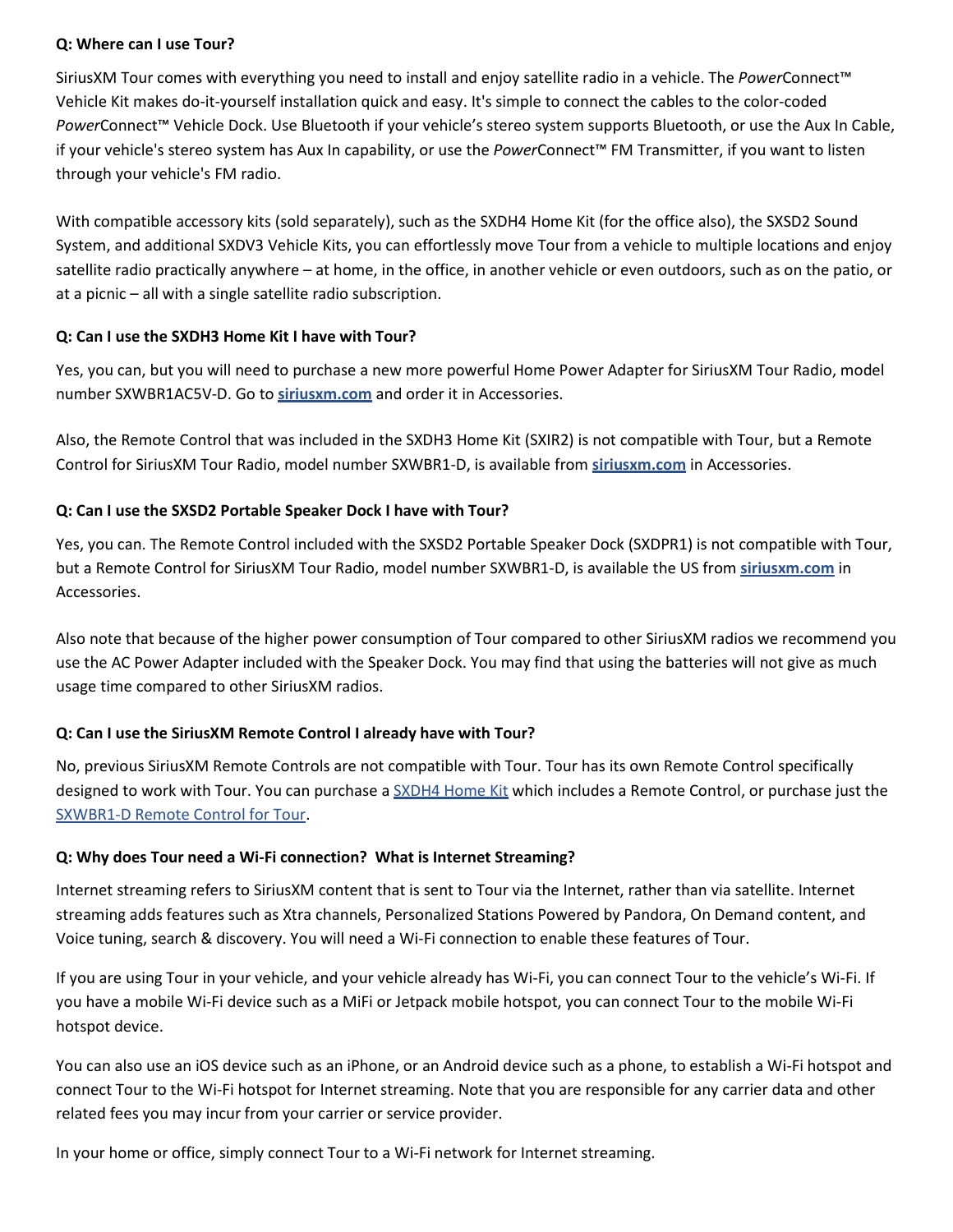Note also that radio features depend on subscription package.

# <span id="page-3-0"></span>**Q: Is a Wi-Fi connection required in order for Tour to work?**

No. You can connect a satellite antenna and receive all the satellite channels. However, you will not receive any streaming content that is sent via the Internet: Xtra channels, Personalized Stations Powered by Pandora, and On Demand content, if these are included in your subscription plan. You also will not be able to use Voice tuning, search & discovery without a Wi-Fi connection.

# <span id="page-3-1"></span>**Q: What channels will I receive if I only have a satellite antenna connected to Tour but do not have a Wi-Fi connection?**

You will receive all the satellite channels that are included in the subscription plan you have selected for Tour. Without a Wi-Fi connection, you will not receive any streaming content: Xtra channels, Personalized Stations Powered by Pandora, and On Demand content, if these are included in your subscription plan. You also **will not** be able to use Voice tuning, search & discovery without a Wi-Fi connection.

# <span id="page-3-2"></span>**Q: What channels and content will I receive if I do not connect a satellite antenna to Tour but do have a Wi-Fi connection?**

You will receive all channels that are available via satellite, and also all streaming content: Xtra channels, Personalized Stations Powered by Pandora, and On Demand content, if these are included in your subscription plan. You also will be able to use Voice tuning, search & discovery.

# <span id="page-3-3"></span>**Q: When can I use Voice Tuning, Search & Discovery?**

You can use Voice tuning, search and discovery whenever Tour is connected to the Internet using a Wi-Fi connection. Voice is not available without a Wi-Fi connection, and the Voice button is removed from the Now Playing screen when there is no Wi-Fi connection.

# <span id="page-3-4"></span>**Q: Are there any videos which can help me learn how to use Tour?**

Yes. Go to the [SiriusXM YouTube channel](https://www.youtube.com/channel/UCba0F9etnXkGyWxSxyxO5LA) to learn about connecting the Tour audio, connecting to a Wi-Fi hotspot or network, and more!

# <span id="page-3-5"></span>**Q: How do I clean Tour's touchscreen?**

First, turn Tour off. Wipe the screen using a microfiber cloth which will not scratch the screen. For stubborn smudges, use a small amount of eyeglass cleaner to slightly dampen the microfiber cloth. Do not spray the eyeglass cleaner directly on the screen.

# <span id="page-3-6"></span>**Q: What should I be aware of before using Bluetooth as Tour's audio connection?**

Before you begin the Bluetooth pairing and connection process, please be aware of these important considerations for a successful Bluetooth connection.

- Every audio system has its own implementation of Bluetooth. It is not possible to provide instructions for each particular audio system. It is also beyond the scope of SiriusXM support to troubleshoot a particular problem with your audio system which you may encounter in pairing and connecting Tour. Instead, consult the owner's manual for your audio system for Bluetooth instructions for your particular audio system.
- During the Bluetooth pairing and connection process, it is best to turn Bluetooth off on any cellphone you may have with you that has been previously paired to the audio system, so it does not connect to the audio system while attempting to pair and connect Tour.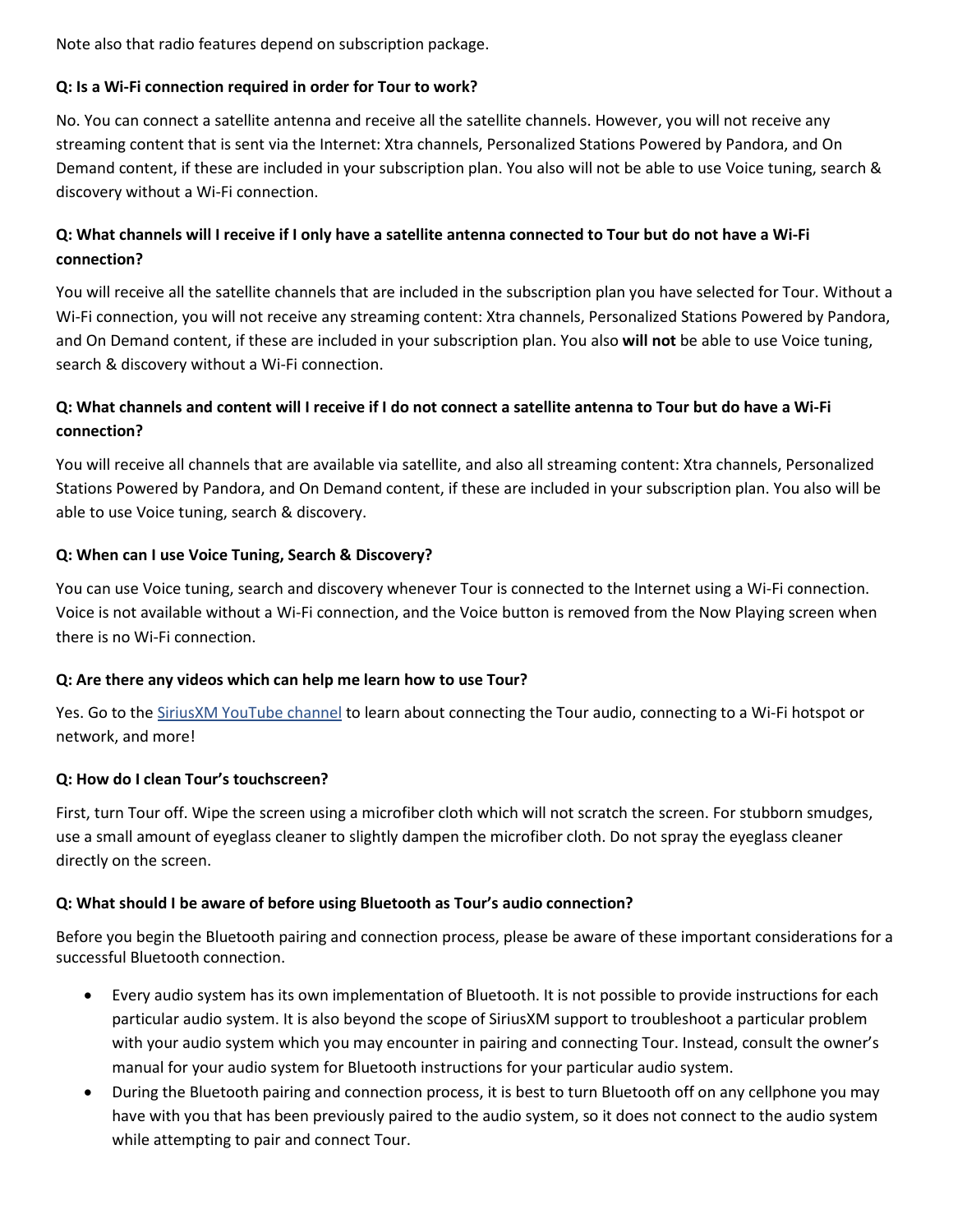- Tour requires the Bluetooth A2DP media/music protocol to stream the SiriusXM audio via Bluetooth. Not all audio systems are capable of the A2DP protocol. Some audio systems only support the Bluetooth Hands-free protocol used for cellphones. Consult the owner's manual for your audio system to determine if yours supports the Bluetooth media/music A2DP protocol.
- Some audio system support only one Bluetooth connection at a time, others support multiple simultaneous Bluetooth connections. If your audio system supports only one Bluetooth connection at a time, you will have to choose between having your cellphone connected or having Tour connected to your audio system.
	- $\circ$  If your audio system supports only one Bluetooth connection at a time, and you have both your cellphone and Tour paired with the audio system, keep in mind that when you start your vehicle your cellphone will likely connect first to the audio system preventing Tour from connecting automatically.
- Some audio systems will assign the Hand-free Bluetooth protocol to Tour upon pairing and connecting even though they also support the A2DP media/music protocol. If this happens with your audio system, you will have to manually assign the Bluetooth A2DP media/music protocol to Tour. Consult the owner's manual for your audio system for instructions on how to assign the Bluetooth A2DP media/music protocol to Tour (instead of the Hands-free protocol).
- Some audio systems support both the Hands-free and the A2DP protocols, but will assign both to a connected cellphone. Some audio systems may allow you to assign the Hands-free protocol to the cellphone and the A2DP protocol to Tour, while others may not. If both protocols are assigned to a cellphone, and you cannot reassign the A2DP protocol to another Bluetooth device (Tour) *while the cellphone is connected*, you cannot use Bluetooth for Tour. Consult the owner's manual for your audio system to determine whether it supports protocol splitting, and also for instructions on how to split the protocols.
	- $\circ$  Also note that in the situation described above, that while Tour may pair and connect with your audio system, and play the SiriusXM audio, once disconnected it may not automatically connect again.
	- $\circ$  If you wish to use Bluetooth for Tour and not for your cellphone, your audio system might support Bluetooth device connection priority and you can make Tour the first priority. Consult the owner's manual for your audio system to determine if yours supports Bluetooth connection priority.
- The easiest method to connect Tour is to initiate and complete the Bluetooth pairing and connection process from Tour, and we recommend trying this method first. However, some audio systems prefer to initiate and complete the Bluetooth pairing process using the audio system. This is an alternate method and is supported by Tour.
	- $\circ$  If you are using Tour to initiate and complete the Bluetooth pairing and connection process, your audio system must be put into Bluetooth discoverable mode in order for Tour to "see" it. Consult the owner's manual for the audio system for instructions on how to place it in discoverable mode.
	- $\circ$  If you are using your audio system to initiate and complete the Bluetooth pairing and connection process, Tour will need to be put into discoverable mode in order for your audio system to "see" Tour. This is done by starting the Bluetooth pairing and connection process using Tour, selecting the "**Device Not Found**" button, and then completing the pairing and connection process using your audio system.

# <span id="page-4-0"></span>**Q: How do I connect the Tour to my audio system using Bluetooth as the audio connection?**

Note: For more visual instructions showing the various screens displayed on Tour when pairing and connecting refer to the Tour User Guide.

Please read the FAQ, **What should I be aware of when using Bluetooth as Tour's audio connection?** if you encounter any difficulties in pairing and connecting Tour to your audio system.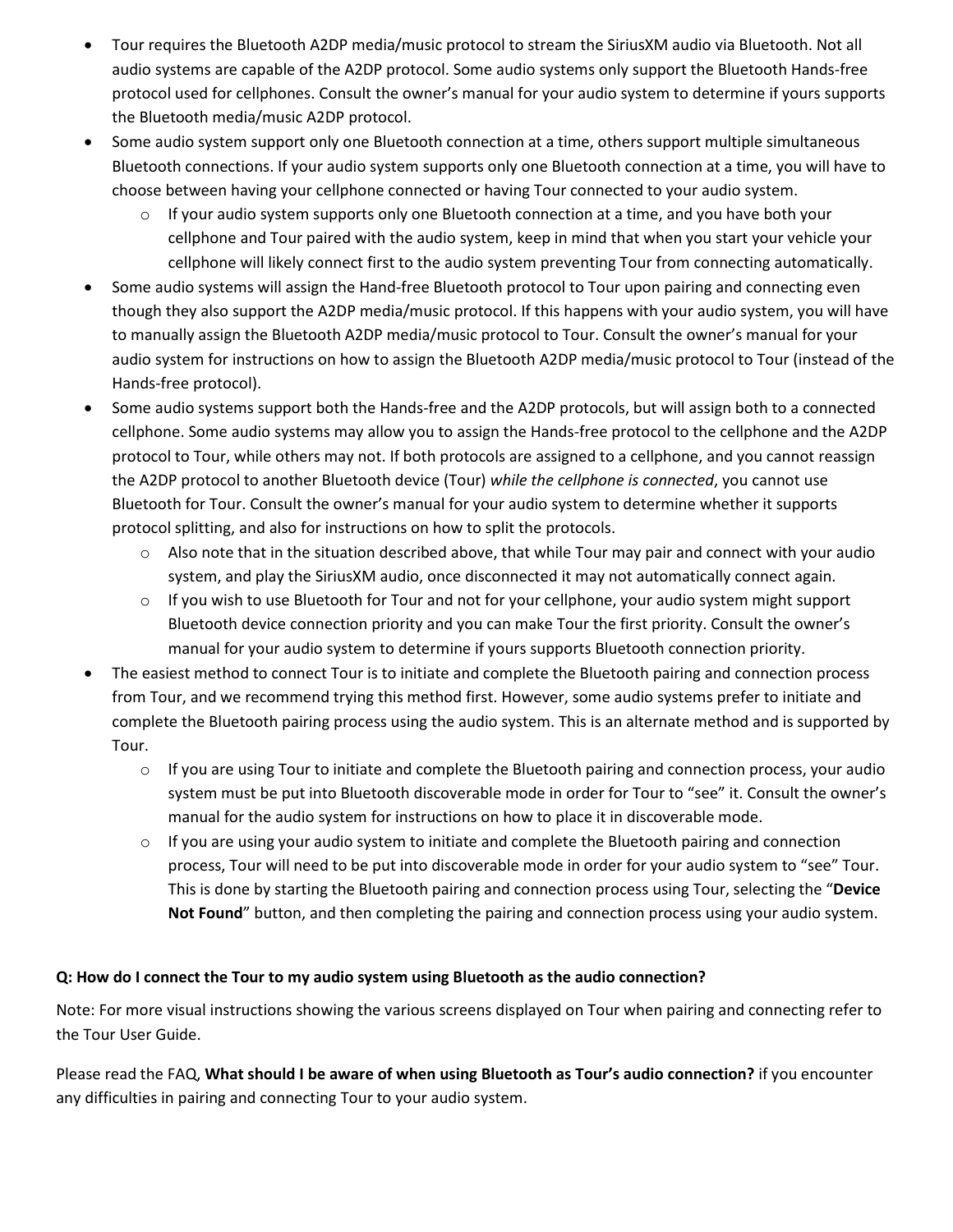**These steps describe how to pair Tour with a Bluetooth device using Tour to initiate the pairing and connecting process with the Bluetooth device**. Refer to the next section if you want to use your audio system to initiate the pairing and connecting process.

- 1. Tap the **Settings** button.
- 2. Tap the **Manage Settings** button on the System Settings panel.
- 3. Tap the **Configure** button on the Audio panel.
- 4. Tap the **Configure** button on the Bluetooth panel. (Make sure Bluetooth is shown as On, otherwise tap the **On/Off** slider to turn it on.
- 5. Tap the **Add Device** tile.
- 6. At the Pair Bluetooth Device screen, verify that the Bluetooth audio system with which you have been pairing is in discoverable mode. If not, place it in discoverable mode before proceeding, then tap the **Continue** button.
- **7.** At the Bluetooth Pairing screen, a list of discoverable Bluetooth devices is displayed. Tap the Bluetooth audio system with which you want to pair. If you do not see your audio system in the list, try pairing Tour from the audio system. Skip to the next section.
- 8. The Bluetooth audio system tile that was tapped will display the **Pairing...** message.
- 9. If a passcode is required, Tour will prompt you:
	- a. If Tour prompts you to confirm a passcode, compare the passcode shown on the Bluetooth audio system with the passcode shown on Tour. If they match tap the **Confirm** button.
	- b. If Tour prompts you to enter a passcode, enter the passcode shown on the Bluetooth audio system and tap the **GO** button.
- 10. When Tour has successfully paired with the Bluetooth audio system, a message will be displayed showing the name of the paired Bluetooth audio system. Tap the **OK** button. You should now hear the SiriusXM audio through your Bluetooth audio system.
- 11. To adjust the audio level to match other audio levels such as the AM/FM radio level, or CD or MP3 player level, refer to the Audio Level section for instructions.

If Tour was unable to pair with your Bluetooth audio system, try pairing Tour from the Bluetooth audio system (next section).

# **These steps describe how to pair and connect Tour with an audio system, usually a vehicle headunit, using the audio system to initiate the pairing process.**

You will need to be familiar with the process of pairing a device from your audio system to complete this pairing. Refer to the instructions which accompanied your audio system for instructions on how to pair devices.

- 1. Tap the **Settings** button.
- 2. Tap the **Manage Settings** button on the System Settings panel.
- 3. Tap the **Configure** button on the Audio panel.
- 4. Tap the **Configure** button on the Bluetooth panel. (Make sure Bluetooth is shown as On, otherwise tap the **On/Off** slider to turn it on.
- 5. Tap the **Add Device** tile.
- 6. At the Pair Bluetooth Device screen, *don't put your Bluetooth device* in discoverable mode. This step is being skipped. Simply tap the **Continue** button.
- 7. At the Bluetooth Pairing screen, tap the **Device Not Found** button.
- 8. Tour will now wait for your Bluetooth device to initiate pairing with Tour.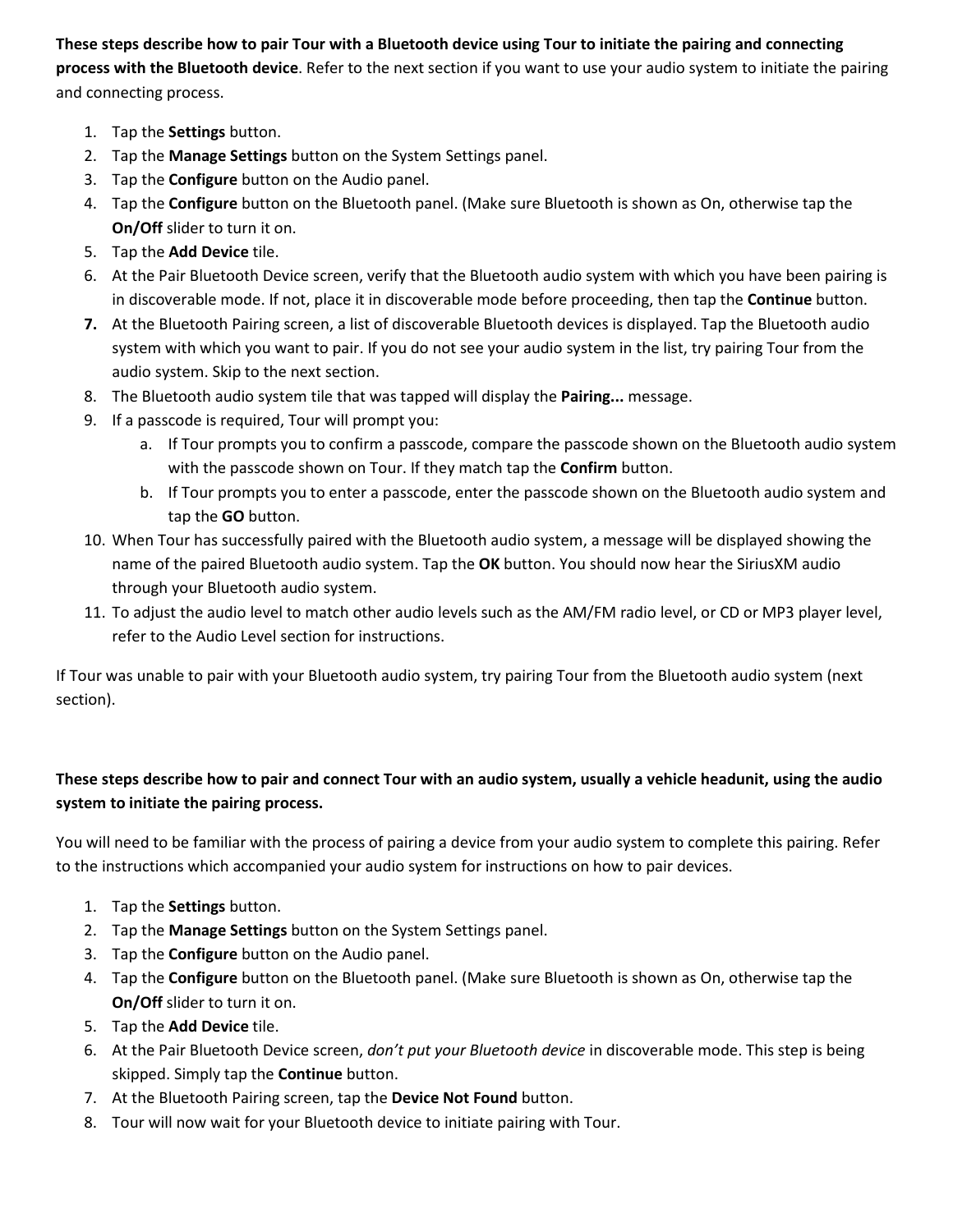- 9. Using your Bluetooth audio system, initiate pairing with Tour. Select **SiriusXM\_Tour** from the list of available Bluetooth devices as the device to pair.
- 10. If Tour prompts you to confirm a passcode, compare the passcode shown on the Bluetooth device with the passcode shown on Tour. If they match tap the **Confirm** button.
- 11. When Tour has successfully paired with the Bluetooth device, Tour will display a message showing the name of the paired Bluetooth device. Tap the **OK** button. You should now hear the SiriusXM audio through your Bluetooth device.
- 12. To adjust the audio level to match other audio levels such as the AM/FM radio level, or CD or MP3 player level, refer to the Audio Level section for instructions.

## <span id="page-6-0"></span>**Q: How do I connect Tour to my Honda CR-V using Bluetooth as the audio connection?**

For a Honda CR-V audio system, you may need to do Bluetooth protocol splitting to assign the A2DP media/music protocol to Tour. Refer to the **Bluetooth Audio For Honda CR-V Supplement** for more information and instructions.

#### <span id="page-6-1"></span>**Q: How do I connect the Tour audio to my vehicle audio system using FM as the audio connection?**

The FM audio connection option is only available when using a Vehicle Dock. Using FM for the Tour audio involves setting the FM radio of your audio system and Tour to use the same FM channel.

Tune the FM radio in your vehicle to an FM channel that has static or silence – not talk or music audio. Use the SiriusXM FM Channel Finder at **siriusxm.com/fmchannel**. Enter your zip code and the Channel Finder will suggest a list of available FM channels in your area.

- 1. Tap the **Settings** button.
- 2. Tap the **Manage Settings** button on the System Settings panel.
- 3. Tap the **Configure** button on the Audio panel.
- 4. Tap the **Configure** button on the FM panel. (Make sure FM is shown as On, otherwise tap the **On/Off** slider to turn it on.)
- 5. Tap the **Add Channel** button.
- 6. Tap the **–** or **+** buttons to adjust the FM channel, or Tap+Hold+Drag the FM slider and drag left or right, to adjust the FM channel to the same FM channel that the vehicle's FM radio was set to in step 1.
- 7. Tap the **OK** button.
- 8. At the confirmation screen, verify that the vehicle's radio is set to the same FM channel and tap the **OK** button.
- 9. You should hear SiriusXM audio through your vehicle's FM radio. If you are satisfied with the sound quality, the FM audio connection is complete.

#### <span id="page-6-2"></span>**Q: How do I change the Audio Level of Tour?**

The audio level of Tour can be adjusted when an audio connection is made between the dock and a vehicle stereo system, or other audio device. Audio level is used to adjust Tour's volume level to match the volume of other audio sources you may use.

Do not use the audio level as a volume control. Use the volume control on your audio device instead. Note turning the audio level up too high may cause a hum, buzzing, crackling, distortion or other noise in the SiriusXM audio.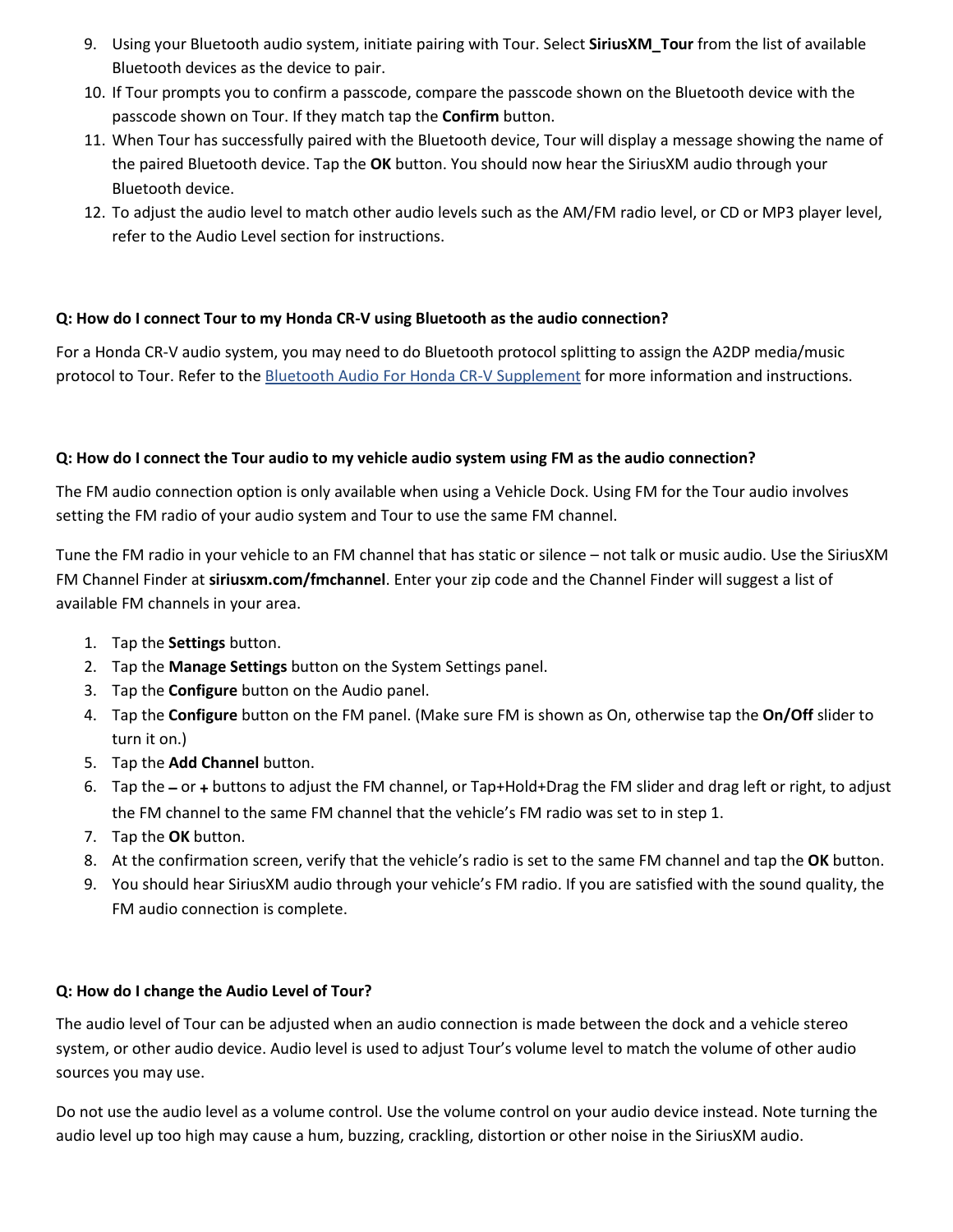- 1. To adjust the audio level, tap the **Settings** button.
- 2. Tap the **Manage Settings** button on the System Settings panel.
- 3. Tap the **Configure** button on the Audio panel.
- 4. Tap the **Audio Level** button on the Audio Level panel.
- 5. Tap the **–** or **+** buttons to adjust the audio level, or Tap+Hold+Drag the audio slider and drag left or right to adjust the audio level.
- 6. Tap the **Done** button to save the new audio level setting.

#### <span id="page-7-0"></span>**Q: How do I setup a Wi-Fi Hotspot to use Tour in my vehicle?**

If your vehicle already has Wi-Fi, you can connect Tour to the vehicle's Wi-Fi. If you have a mobile Wi-Fi device such as a MiFi or Jetpack mobile hotspot, you can connect Tour to the mobile Wi-Fi hotspot device.

You can also use an iOS device such as an iPhone, or an Android device such as a phone to establish a Wi-Fi hotspot and connect Tour to the Wi-Fi hotspot. The following two sections show how to establish a hotspot using an iOS device and then for an Android device. Please note that your particular device settings may vary from what is shown. Please consult the user manual for your device.

Note: Tour's features depend on subscription package. 360L streaming features such as Xtra channels, Personalized Stations Powered by Pandora, On-Demand content, and Voice tuning, search & discovery require Internet connectivity via a Wi-Fi connection. You are responsible for any carrier data and other related fees you may incur from your carrier or service provider.

### **Establishing an iOS Wi-Fi Hotspot** (iPhone)

Note that for iOS devices, *every time* you connect or reconnect Tour to the iOS Wi-Fi hotspot, you will need to open **Personal Hotspot**, and tap the **Personal Hotspot** slider to turn the hotspot off and then on again. This is an iOS feature.

- 1. On the iOS device, tap **Settings**.
- 2. In Settings, tap **Personal Hotspot**.
- 3. Tap the Personal Hotspot slider to turn on the hotspot. The slider will turn green indicating the hotspot is on.
- 4. Make a note of the Wi-Fi password and the name of the iOS device which will be the name of the Wi-Fi hotspot network. This will be needed when connecting Tour to the hotspot.
- 5. The Wi-Fi hotspot is now on and ready for Tour to connect. **Do not yet exit Settings.** After Tour has been connected to the Wi-Fi hotspot, you can exit **Settings**.

Note that for iOS devices, *every time* you connect or reconnect Tour to the iOS Wi-Fi hotspot, you will need to open **Personal Hotspot**, and tap the **Personal Hotspot** slider to turn the hotspot off and then on again. This is an iOS feature.

#### **Establishing an Android Wi-Fi Hotspot**

- 1. On the Android device, swipe down from the top of the screen and tap the Settings icon.
- 2. In Settings, tap **Network & Internet**.
- 3. In Network & Internet, tap **Hotspot & tethering**.
- 4. In Hotspot & tethering, tap **Wi-Fi hotspot**.
- 5. In Wi-Fi hotspot, tap the OFF slider to turn on the hotspot. The slider will turn blue indicating the hotspot is on.
- 6. Tap **Hotspot password** and enter a password. Tap **OK**. Make a note of the Wi-Fi password and the Wi-Fi hotspot network name. This will be needed when connecting Tour to the hotspot.
- 7. Exit Settings. The Wi-Fi hotspot is now on and ready for Tour to connect.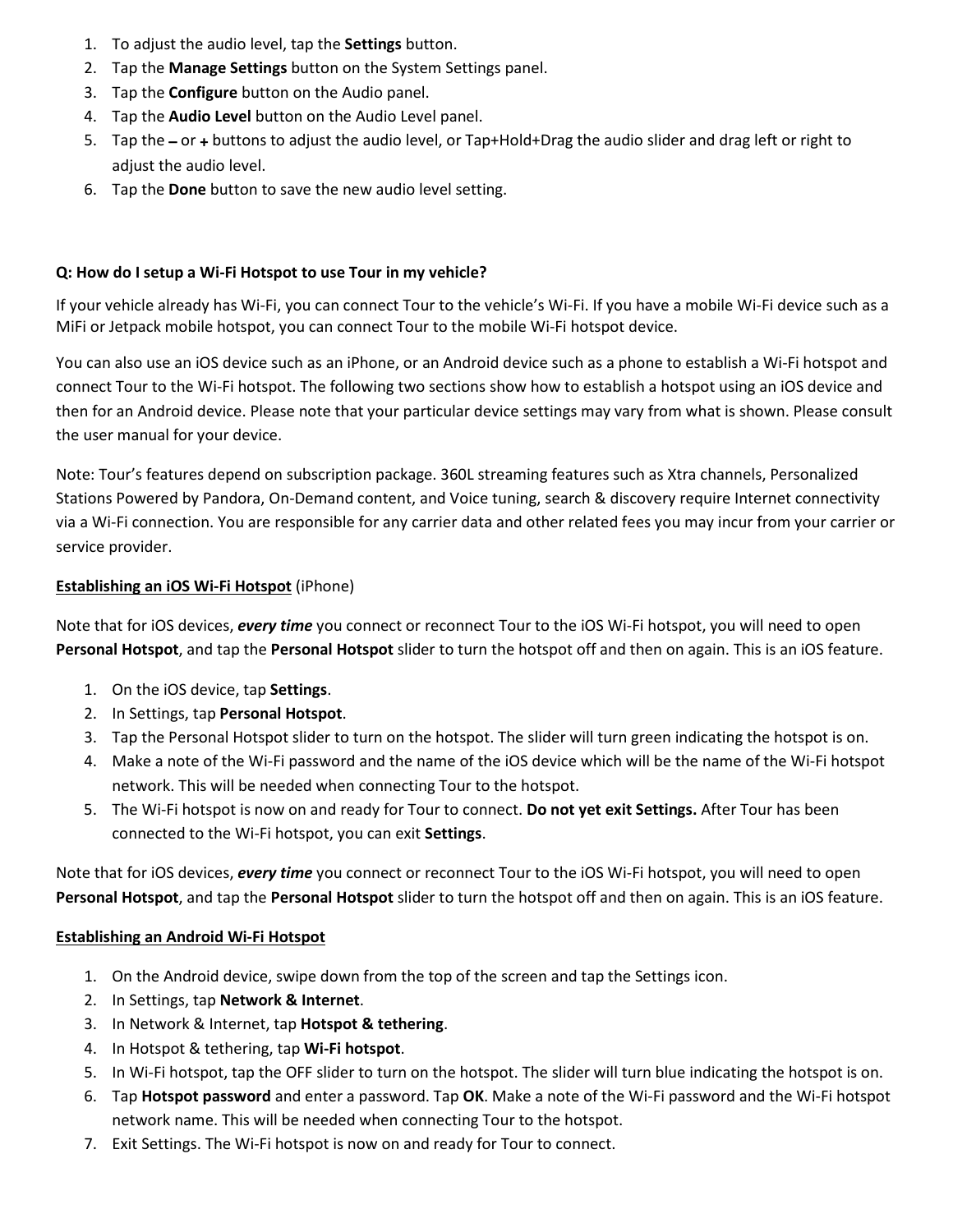# <span id="page-8-0"></span>**Q: How do I connect Tour to a Wi-Fi Hotspot or a Wi-Fi Router?**

The procedure to connect Tour to a Wi-Fi hotspot or to a Wi-Fi router in a home or office is exactly the same. The Wi-Fi hotspot or home/office Wi-Fi router will be selected from a list of available Wi-Fi networks. You will need the name (SSID) of the Wi-Fi hotspot or home/office Wi-Fi router, and the password also if the Wi-Fi network requires a password. If your Wi-Fi network does not have an SSID you will to manually connect to the Wi-Fi network. Refer to the Tour User Guide for instructions.

- 1. Tap the **Settings** button.
- 2. Tap the **Manage Settings** button.
- 3. Swipe the System Settings screen to the left to display the next page. In the Wi-Fi Connection panel, verify that the slider displays **ON** (blue). If not, tap the slider so it displays **ON**.
- 4. Tap the **Configure** button at the bottom of the Wi-Fi Connection panel.
- 5. The Connect to a Wireless Network screen is displayed. Tap the **Scan** button.
- 6. A list of available Wi-Fi networks is displayed. Tap the Wi-Fi hotspot tile to connect to the Wi-Fi network.
- 7. If a password is required for the Wi-Fi network, enter the password using the on-screen keyboard and tap the **Go** button.
- 8. A message will be displayed verifying that Radio has connected to the Wi-Fi network. Tap the **OK** button to return to System Settings. The Wi-Fi Connection panel will show the Wi-Fi network to which Radio is now connected.
- 9. Tap the **Home** button to return to the Now Playing screen.

# <span id="page-8-1"></span>**Q: How do I subscribe Tour?**

It's easy to subscribe Tour. You can either go online to **[siriusxm.com/activatenow](http://siriusxm.com/activatenow)** or call 1-866-587-4225. To complete the subscription process, you will need the Radio ID. For Tour you can find the Radio ID by tapping the **Settings** button and looking under the Account Information panel, or by tuning to channel 0 (zero). The Radio ID is also printed on the label on the bottom of the product package and on the label on the back of the Radio. The Radio ID is 12 characters long, and consists of a combination of numbers and letters. Note: The Radio ID does not use the letters F, I, O, or S.

Tour also has a built-in subscription guide. Just tap the **Subscribe** button on the Now Playing screen. A series of easy-tofollow screens will guide you through the subscribing process.

# <span id="page-8-2"></span>**Q: How do I authorize Tour for satellite and Internet streaming?**

Tour must be authorized before you can receive SiriusXM services. Satellite authorization must be received first before Internet streaming services can be authorized.

- 1. Determine the Radio ID of the Tour radio. Tap the **Settings** button and the Radio ID is shown in the center panel under Account Information.
- 2. Power off Tour by removing it from the dock for approximately 15 seconds. Then insert it back into the dock and turn it on (if it does not come on automatically).
- 3. If Tour powers on and then shows the screen that says, **Radio Not Authorized For Service…**, tap the **No** button or the **X** in the upper right corner to take you back to the Now Playing screen showing channel 1.
- 4. Verify that you are receiving a good satellite signal, at least two of the three bars should be blue in the icon in the upper right corner, **three is better**.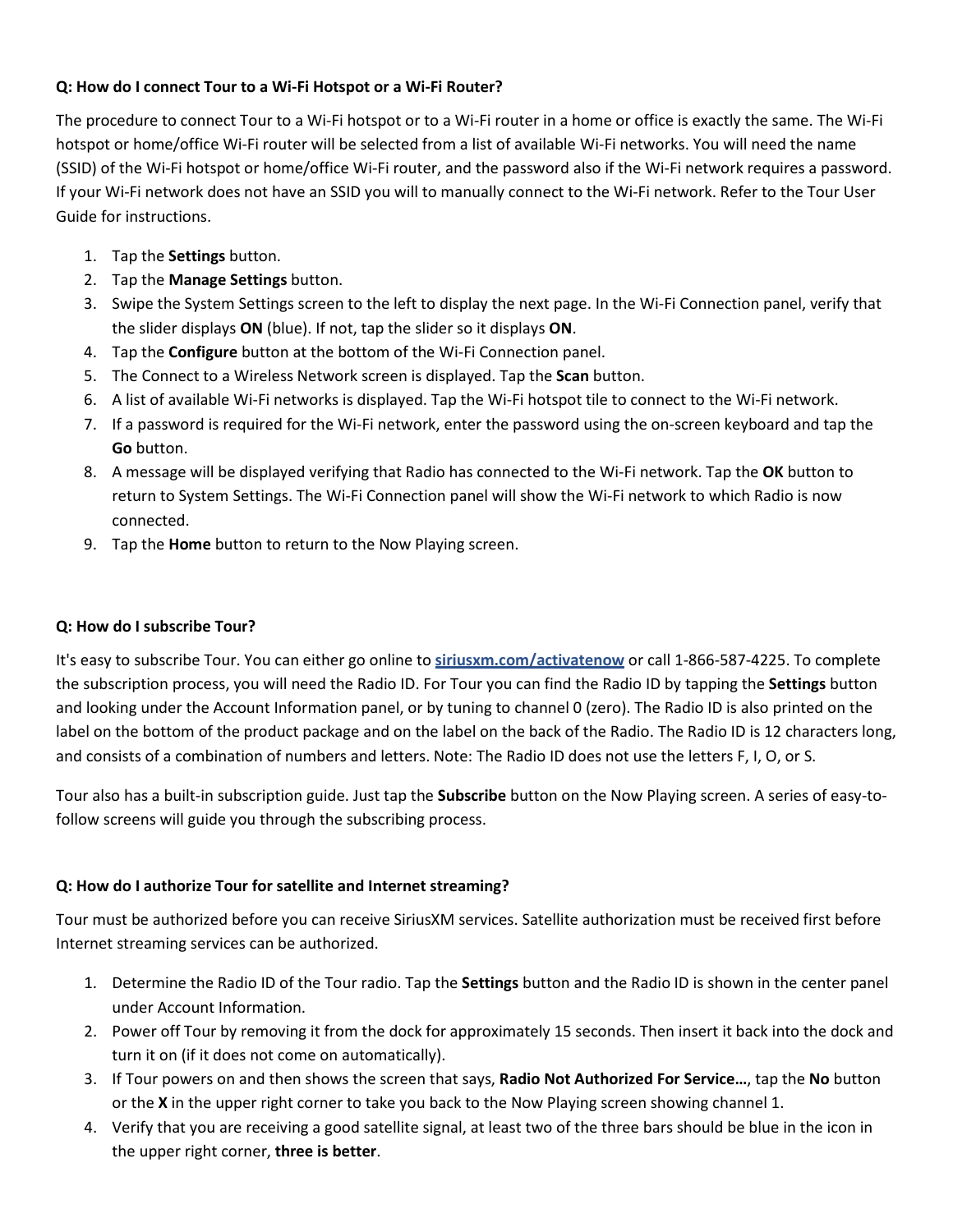5. Have the Radio ID handy and go to:

In the US: **[siriusxm.com/refresh](http://siriusxm.com/refresh)** and enter the Radio ID.

- 6. Wait up to 15 minutes for Tour to receive the refresh signal.
- 7. When the refresh signal is received, you should see the message **Subscription Updated**. Now you will be able to tune to other satellite channels. Tour is now authorized for satellite service.
- 8. If you have not already done so, connect Tour to a Wi-Fi hotspot or Wi-Fi network so that Tour can authorize itself to receive the SiriusXM streaming content also. Refer to **How do I connect Tour to a Wi-Fi Hotspot or a Wi-Fi Router?** for instructions.
- 9. Once you have connected Tour to a Wi-Fi hotspot, again power off Tour by removing it from the dock for approximately 15 seconds. Then insert it back into the dock and turn it on (if it does not come on automatically). Authorization for streaming content can take up to 24 hours, but should be sooner.
- 10. If you are still unable to authorize your Tour radio, call SiriusXM Listener Care for assistance:

In the US at **1-866-587-4225**.

#### <span id="page-9-0"></span>**Q: How do I know that I am receiving Xtra channels, Personalized Stations Powered by Pandora, and On Demand?**

You can determine if Tour is receiving streaming services by tuning to an Internet streaming channel, such as 706.

| <b>Message</b>                                        | <b>Reason/Solution</b>                                                                                                                                                                                                                            |
|-------------------------------------------------------|---------------------------------------------------------------------------------------------------------------------------------------------------------------------------------------------------------------------------------------------------|
| Channel tiles have an "Unavailable"<br>banner         | There is a temporary signal loss, either the satellite signal or the Wi-<br>Fi Internet connection. Check the satellite signal strength (at least<br>two to three blue bars). Check the Wi-Fi connection.                                         |
| Channel tiles have an "Upgrade to<br>Listen" banner   | The current subscription plan of Tour does not include these<br>channels. Upgrade your subscription plan to enjoy all the SiriusXM<br>content. Go to siriusxm.com/activatenow or call SiriusXM at<br>1-866-587-4225 to subscribe.                 |
| Channel tiles have an "Subscribe to<br>Listen" banner | Tour is currently unsubscribed. Go to siriusxm.com/activatenow or<br>call Sirius XM at 1-866-587-4225 to subscribe.                                                                                                                               |
| Channel tiles have an "Try Me" banner                 | SiriusXM is having a free listening promotion of this channel and<br>others which are not included in your subscription plan for you to<br>try. Upgrade your subscription to continue listening to these<br>channels after the promotion is over. |
| The "Channel Not Available" message<br>is being shown | This message may be shown when a channel is no longer available.<br>Tune to a different channel.                                                                                                                                                  |

### <span id="page-9-1"></span>**Q: I am getting this message from Tour. What does it mean? (See message list below)**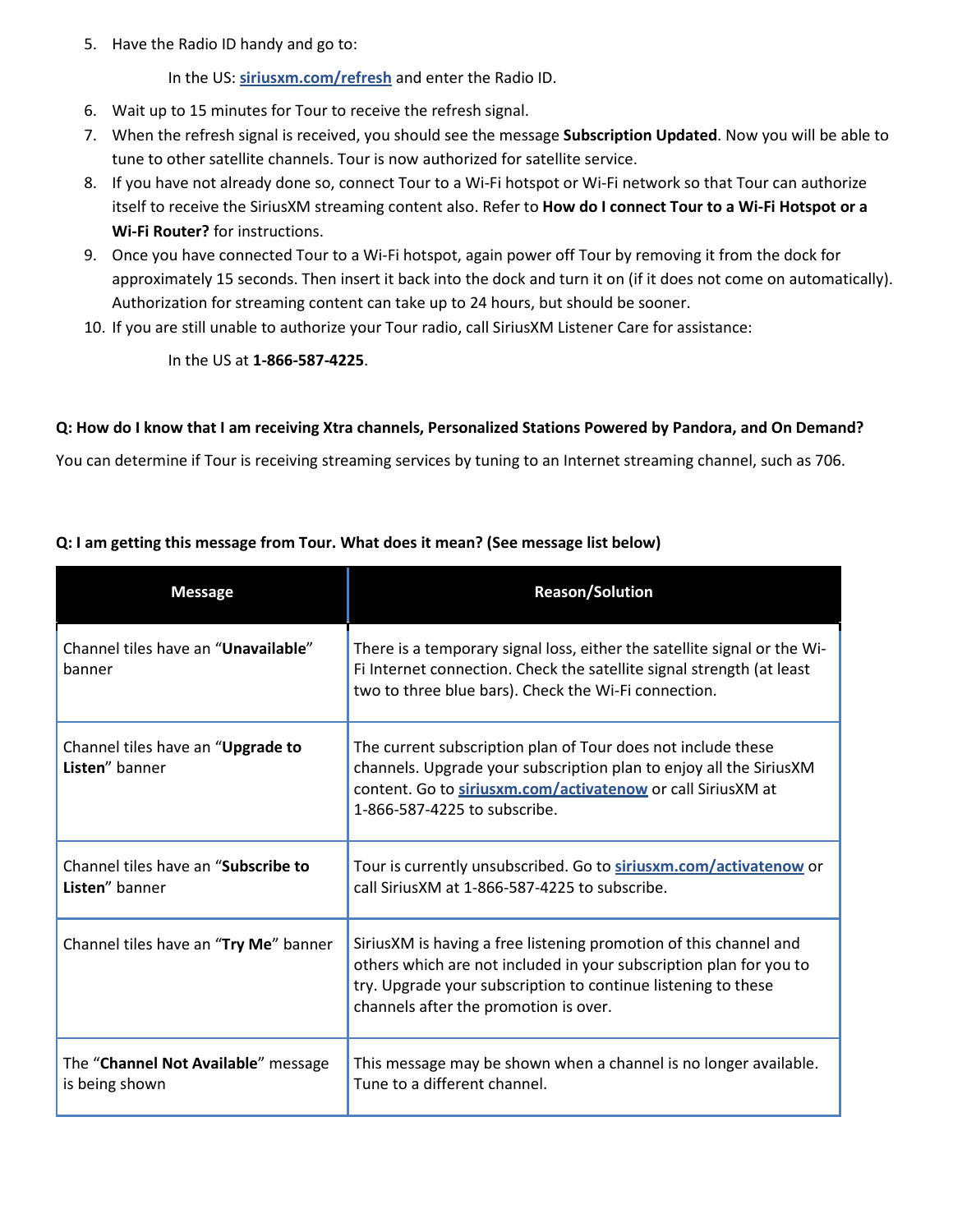| <b>Message</b>                                                    | <b>Reason/Solution</b>                                                                                                                                                                                                                                                                                                                                                                                                                                                                                                                                                                                  |
|-------------------------------------------------------------------|---------------------------------------------------------------------------------------------------------------------------------------------------------------------------------------------------------------------------------------------------------------------------------------------------------------------------------------------------------------------------------------------------------------------------------------------------------------------------------------------------------------------------------------------------------------------------------------------------------|
| The "Check Antenna" message is being<br>shown                     | The satellite antenna is disconnected or damaged. Check the<br>antenna connection to the dock, and check the antenna cable for<br>damage.                                                                                                                                                                                                                                                                                                                                                                                                                                                               |
| The "No Satellite Signal" message is<br>being shown               | Tour is not receiving a satellite signal. Make sure that there are no<br>obstructions to the satellite antenna, and that the antenna has a<br>clear view of the southern sky.                                                                                                                                                                                                                                                                                                                                                                                                                           |
| The "No Internet Connection" message<br>is being shown            | Tour is either not connected to a Wi-Fi hotspot or network, or the<br>Wi-Fi signal is weak. Check that Tour is connected to a Wi-Fi<br>network, and that it is receiving a good Wi-Fi signal.                                                                                                                                                                                                                                                                                                                                                                                                           |
| The "Loading" message is being shown                              | Tour is unable to load the currently tuned channel (note that you<br>may have audio, but no metadata). Try tuning to a different channel<br>and then back again. If the problem persists verify that you have a<br>good satellite signal (at least two to three blue bars), and also that<br>Tour is connected to a Wi-Fi network and has a strong Wi-Fi signal. If<br>the problem persists remove Tour from the dock for 15 seconds,<br>place Tour back into the dock, and power it on.<br>If this happens with an unsubscribed radio, open the Linear Tuner<br>and tap channel 0, then tap channel 1. |
| The "Radio Could Not Complete Power<br>On" message is being shown | A problem has occurred during the startup process of Tour. Remove<br>Tour from the dock for 15 seconds, place Tour back into the dock<br>and power it on. If the problem persists, call SiriusXM Listener Care<br>at 1-866-587-4225.                                                                                                                                                                                                                                                                                                                                                                    |
| The "Radio Not In A Dock" message is<br>being shown               | You have connected a USB cable to Tour and attempted to turn Tour<br>on. Remove the USB cable and place Tour in a dock and then turn<br>Tour on.                                                                                                                                                                                                                                                                                                                                                                                                                                                        |
| The "Radio Was Removed From Dock"<br>message is being shown       | You have connected a USB cable to Tour and removed Tour from the<br>dock. Remove the USB cable and place Tour in a dock to use Tour.                                                                                                                                                                                                                                                                                                                                                                                                                                                                    |
| The "Episode Not Available" message is<br>being shown             | An On Demand episode has become unavailable. Tune to a different<br>On Demand episode.                                                                                                                                                                                                                                                                                                                                                                                                                                                                                                                  |
| The "Station Not Available" message is<br>being shown             | A Pandora Station that was previously tuned is unavailable. Tune to<br>a different Pandora Station, or try tuning the station again later. Also<br>verify that Tour has a Wi-Fi connection and a strong Wi-Fi signal.                                                                                                                                                                                                                                                                                                                                                                                   |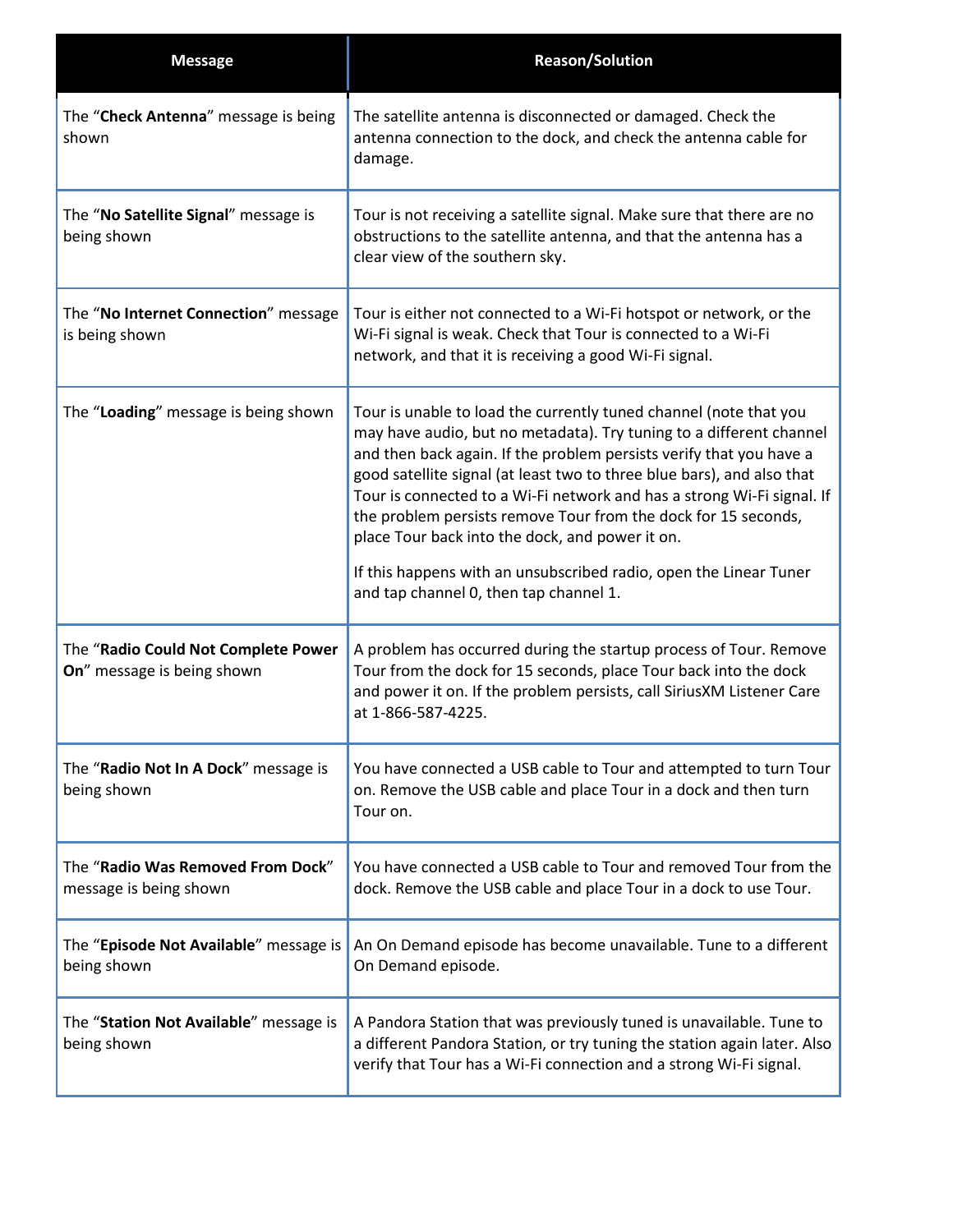| <b>Message</b>                                                       | <b>Reason/Solution</b>                                                                                                                                                                                                                   |
|----------------------------------------------------------------------|------------------------------------------------------------------------------------------------------------------------------------------------------------------------------------------------------------------------------------------|
| The "Slow Network Connection"<br>message is being shown              | The current Wi-Fi connection is slow and Tour cannot play the<br>currently tuned content. This condition may clear itself after a short<br>time. Also check that the Wi-Fi connection has strong Wi-Fi signal.                           |
| The "Something Went Wrong"<br>message is being shown                 | Tour has encountered an unknown problem with the<br>Wi-Fi connection. Verify that Tour has a Wi-Fi connection and a<br>strong Wi-Fi signal. Try tuning to a different channel or content.                                                |
| The "Subscription Updated" message is<br>being shown                 | Tour has received a subscription update. This message is received<br>when you have changed your subscription plan, or SiriusXM has had<br>a channel lineup change.                                                                       |
| The "Channel Cannot Be Added To<br>Favorites" message is being shown | The channel you have attempted to save as a favorite cannot be<br>saved as a favorite.                                                                                                                                                   |
| The "Cannot Set Notifications"<br>message is being shown             | The song, artist, or team that you attempted to save for alerts<br>cannot be saved for alerts. Alerts cannot be saved for some select<br>content.                                                                                        |
| The "Skip Limit Reached for XX<br>Minutes" message is being shown    | Some content has Digital Millennium Copyright Act (DMCA)<br>limitations for skipping, generally music. The maximum amount of<br>skips allowed have been used, but will be available again after the<br>amount of time shown has elapsed. |
| The "Unable To Create Artist Station"<br>message is being shown      | Tour has encountered a problem creating the selected Pandora<br>Station. Try again at a later time.                                                                                                                                      |
| The "Jump Is Unavailable" message is<br>being shown                  | Tour is unable to jump back to the previously tuned content.                                                                                                                                                                             |

# **Troubleshooting**

#### <span id="page-11-0"></span>**Q: Why does Tour have a relatively longer start up time compared to other SiriusXM radios?**

Tour features SiriusXM's next generation 360L user interface designed for ease of use, content discovery, and personalization. It combines both Satellite broadcasting and Internet streaming services. It utilizes the Android OS, and the SiriusXM software is layered on top of it. All this sophisticated technology requires a relatively longer initialization time than other SiriusXM aftermarket radios marketed in the past.

#### <span id="page-11-1"></span>**Q: Why is the Voice tuning, search & discovery button is missing?**

Voice tuning, search & discovery requires that Tour be connected to a Wi-Fi network. If Tour does not have a Wi-Fi connection the Voice button is removed from the Now Playing screen.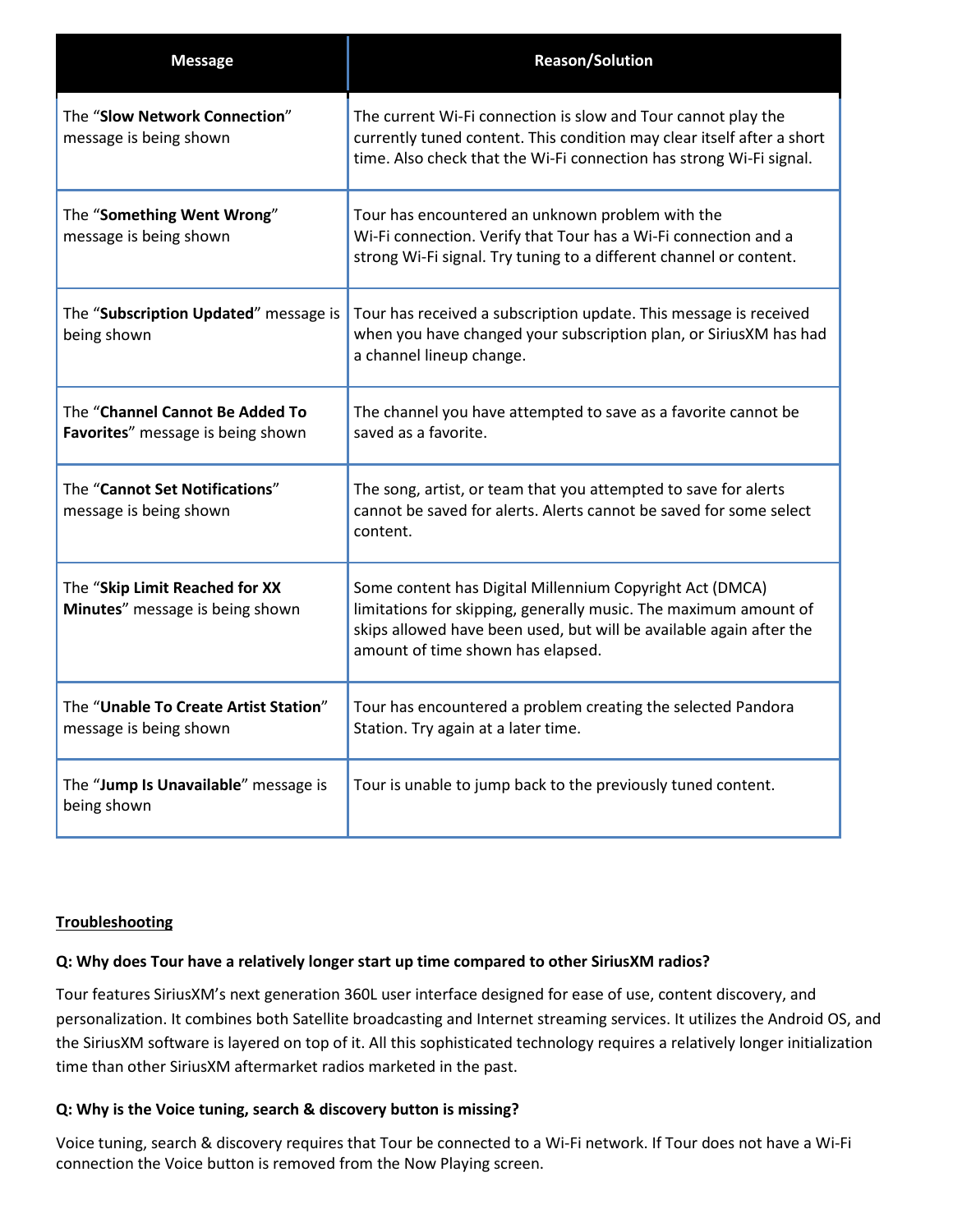#### <span id="page-12-0"></span>**Q: Why am I not able to tune Xtra channels, or Personalized Stations by Pandora, or On Demand?**

Xtra channels, Personalized Stations by Pandora, On Demand – this content is available via Internet streaming only. Tour needs to be connected to the Internet via a Wi-Fi hotspot in a vehicle or a Wi-Fi network in a home or office to receive this content.

#### <span id="page-12-1"></span>**Q: I subscribed Tour but Tour will not tune to any channel except for channel 1. Why?**

After a subscription plan is purchased, Tour needs to be authorized both for satellite and Internet streaming services. See the next issue for the procedure to authorize your Tour.

### <span id="page-12-2"></span>**Q: What are the differences between the subscriptions available for Tour?**

Please refer t[o Tour Subscription Packages.](http://siriusretail.com/Product%20Support/Tour_Subscription_Package_One_June-Aug.pdf) Upgrade your subscription by calling SiriusXM Listener Care at 1-866-587- 4225.

# <span id="page-12-3"></span>**Q: I have a Wi-Fi hotspot on my iOS device (iPhone) but Tour is not automatically connecting each time I turn Tour on. Why?**

iOS devices require that *every time* you connect or reconnect Tour to the iOS Wi-Fi hotspot, you will need to open the personal hotspot on the iOS device and tap the Personal Hotspot slider to turn the hotspot off and then on again. This is an iOS feature.

### <span id="page-12-4"></span>**Q: Why does Tour not find my Wi-Fi network?**

Make sure your Wi-Fi network has a visible SSID. Wi-Fi networks with a hidden SSID will need to use the manual connection process. Refer to the Tour User Guide for instructions for connecting to a Wi-Fi network where the SSID is hidden.

# <span id="page-12-5"></span>**Q: Why do I get a hum, buzzing, crackling, distortion, noise in the SiriusXM audio?**

This can be due to the audio level of Tour being set too high. Refer to the Audio Level FAQ and turn down the audio level setting.

# <span id="page-12-6"></span>**Q: Why doesn't Tour show my Bluetooth device?**

Before Tour can find your Bluetooth device, the Bluetooth device must be put into discoverable mode. Consult the instructions which accompanied your Bluetooth device and put it into discoverable mode.

# <span id="page-12-7"></span>**Q: Why doesn't my SiriusXM Remote Control work correctly with Tour?**

Remote Controls for other SiriusXM radios will not work with Tour. You will need the Tour Remote Control. You can purchase a [SXDH4 Home Kit](https://shop.siriusxm.com/siriusxm-dock-and-play-hk-dh4) which includes a Remote Control, or purchase th[e SXWBR1-D Remote Control for Tour.](https://shop.siriusxm.com/Remote-Control-for-SiriusXM-Tour-Radio)

# <span id="page-12-8"></span>**Q: Why I can't turn Tour on with the Tour Remote Control?**

While Tour can only be turned on by using the power button on the rear of Tour, you can use the Remote Control to turn Tour off, and for the other functions of Tour.

# <span id="page-12-9"></span>**Q: I was using the Setup Guide but didn't finish. How do I start the Setup Guide again?**

To restart the Setup Guide tap the **Settings** button, tap the **Manage Settings** button, and then tap the **Setup Guide** button.